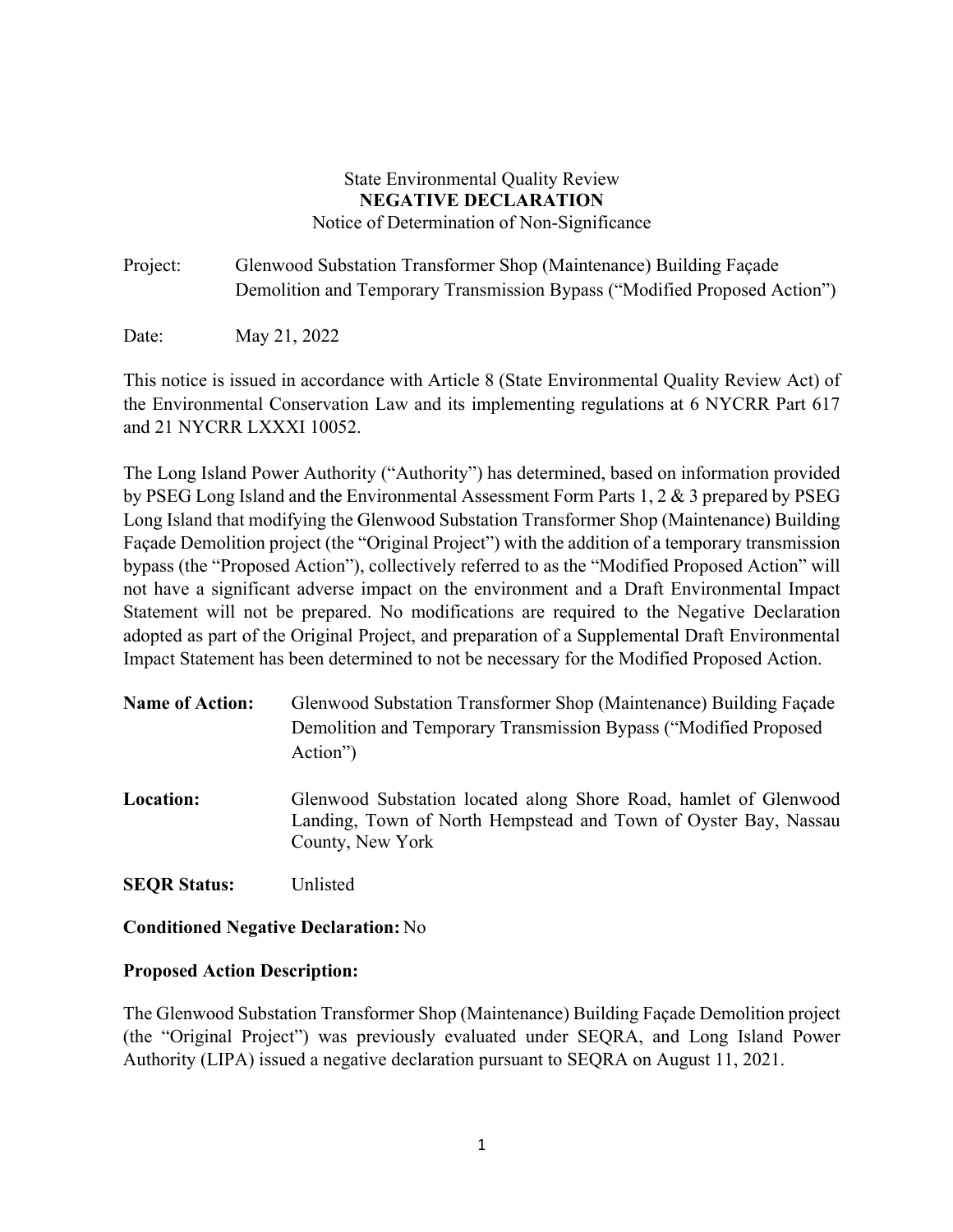Modifications to the Original Project include the installation of a temporary overhead transmission bypass located at and in the immediate vicinity of the existing LIPA Glenwood Substation, herein referred to as the "Proposed Action". The Original Project and the Proposed Action are collectively referred to as the "Modified Proposed Action". The location of the Modified Proposed Action is depicted on Figure 1.

A Short Environmental Assessment Form (SEAF) and supporting documents were prepared to evaluate the potential impacts of the Original Project for which LIPA issued a Negative Declaration dated August 11, 2021. The evaluation and determination are incorporated here by reference. The Original Project consists of: (i) the demolition and removal of the transformer shop (maintenance) building exterior brick façade and building appurtenances (windows, doors, frames, miscellaneous non-structural metal pipes, interior building overhead crane, miscellaneous equipment located within the building, etc.). Following the removal of the transformer building brick façade, the interior existing steel lattice structure will be repaired, as needed, sandblasted, and repainted; (ii) the replacement of one existing steel stairway that provides access to the elevated switch yard and is located adjacent to the transformer building; (iii) the installation of a second new steel stairway at the rear of the elevated switch yard; (iv) the demolition of a concrete and cinder block retaining wall surrounding the substation switch yard; and (v) installing fencing around the south and east sides of the substation, connecting to the existing fence. Original Project site features are depicted on Figure 2.

The Original Project is being undertaken as a result of a structural assessment that concluded that the structural integrity of the transformer shop (maintenance) building façade, existing steel stairway, and switch yard retaining wall are compromised, present a potential safety hazard, and have reached the end of their service life. In order to complete the Original Project activities, construction scaffolding must be erected adjacent to the transformer shop (maintenance) building. However, the scaffolding would be located approximately 7 feet from an existing 69 kilovolt (kV) transmission circuit. Therefore, the Modified Proposed Action will include a temporary transmission bypass (the "Proposed Action"), which must be installed in order to provide safe clearances for workers on and near the scaffolding.

The Proposed Action will include relocation of approximately 380 linear feet of an existing overhead transmission circuit and underbuilt distribution from the east side of Shore Road to the west side of Shore Road. To accommodate this bypass, two new wood 70-foot transmission poles that will extend to approximate height of 60 feet above grade will be installed on the west side of Shore Road; and one new wood 75-foot transmission pole that will extend to an approximate height of 61 feet above grade will be installed on the east side of Shore Road. Guy wires and anchors will be installed as needed to support these poles. The bypass will be removed and the transmission circuit will be relocated to its original configuration upon completion of all the other construction activities associated with the Original Project. The Proposed Action is depicted on Figure 3.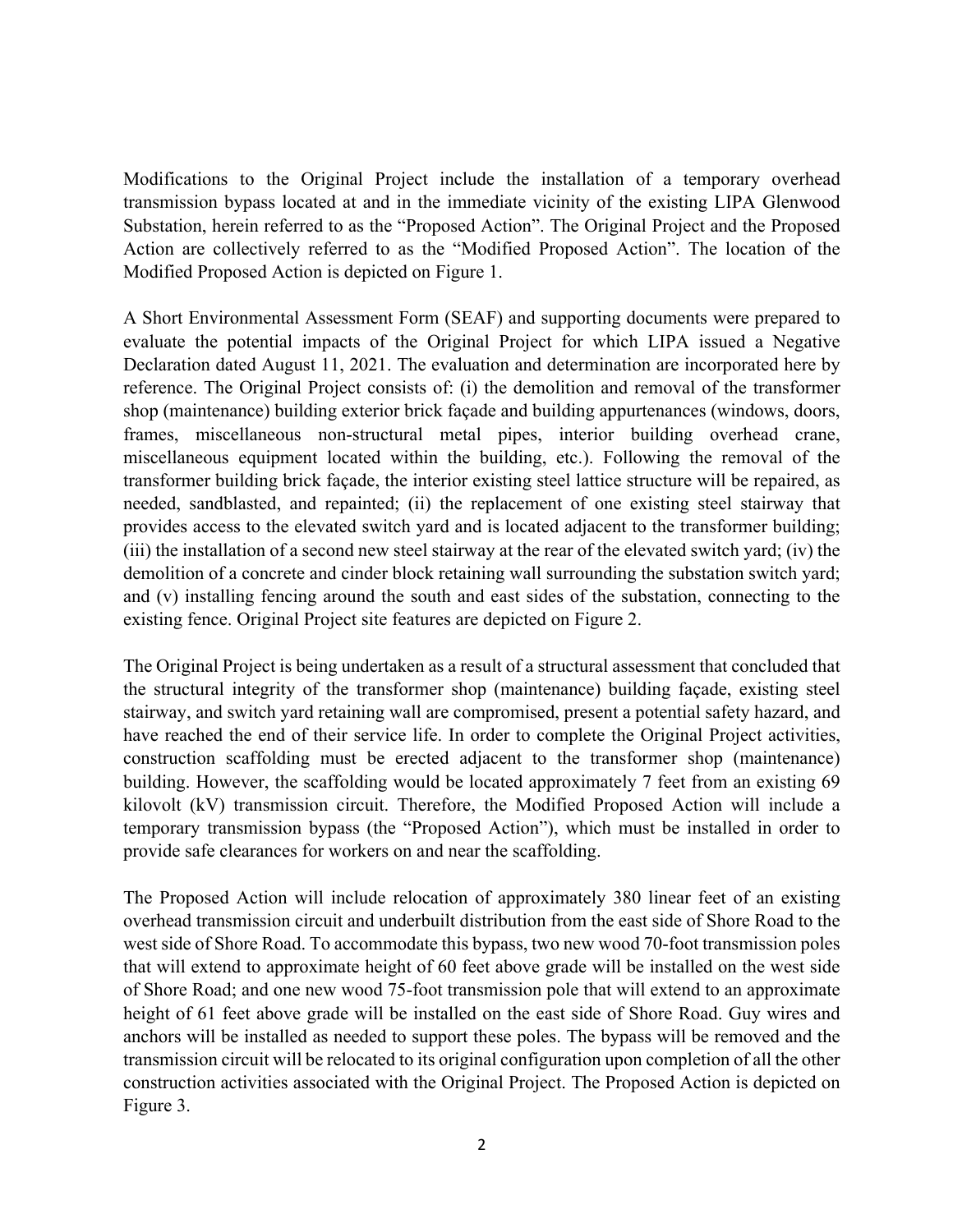## **Reasons Supporting This Determination:**

Based on a review of the Proposed Action's scope of work in accordance with the requirements of SEQRA, an Amended Short Environmental Assessment Form Parts 1, 2 & 3 ("Amended SEAF") was prepared to evaluate whether the Proposed Action will increase the potential impacts of the Original Project or has the potential for new significant impacts. The Proposed Action is an "Unlisted" Action as defined in SEQRA.

The SEAF evaluates the effect of the Proposed Action upon land use, natural resources, visual resources and character of the areas, energy use, environmental hazards and human health resources. Key findings are outlined below.

- The new transmission poles on the west side of Shore Road will be located within an existing distribution pole alignment that consists of 50 to 70-foot wood poles extending to approximate heights of 43 to 61 feet above grade. The new transmission pole on the east side of Shore Road will be located within an existing transmission pole alignment that consists of 70-foot wood transmission poles that extend to approximate heights 61 feet above grade. In addition, abundant overhead electrical infrastructure exists in the vicinity of the new poles, which includes the existing LIPA Glenwood Substation switch yard, substation support structures and steel transmission poles, which extend to heights of approximately 150+ feet above grade (see Figure 3). Given that the new transmission poles will be located within existing pole alignments, as well as the abundance of overhead infrastructure in the vicinity of the work that is consistent in both height and appearance, the bypass activities do not have the potential for significant adverse visual or land use impacts, nor do they have the potential to increase the potential for visual or land use impacts to the Original Project.
- The Proposed Action is not located adjacent to any additional properties that are listed or eligible for listing on the State or National Register for Historic Places, beyond what was identified for the Original Project. The Original Project is located adjacent to two residential buildings on West Street that are eligible for listing on the State or National Register for Historic Places. The work area for the overall Modified Proposed Action will be limited to the existing substation and adjacent areas along Shore Road, which are not adjoining or adjacent to these buildings. Therefore, the Proposed Action will not have the potential to increase any impacts to these resources.
- Similar to the Original Project, the Proposed Action is located within a New York State Office of Parks, Recreation and Historic Preservation (OPRHP) designated archaeologically sensitive area. A consultation request was submitted to OPRHP on April 28, 2021 for the Original Project. OPRHP responded in a letter dated April 30, 2021 indicating that the Original Project would have no impact on historic properties, including archaeological and/or historic resources (see Attachment A). The Proposed Action will involve work within the same immediate area as the Original Project. The Proposed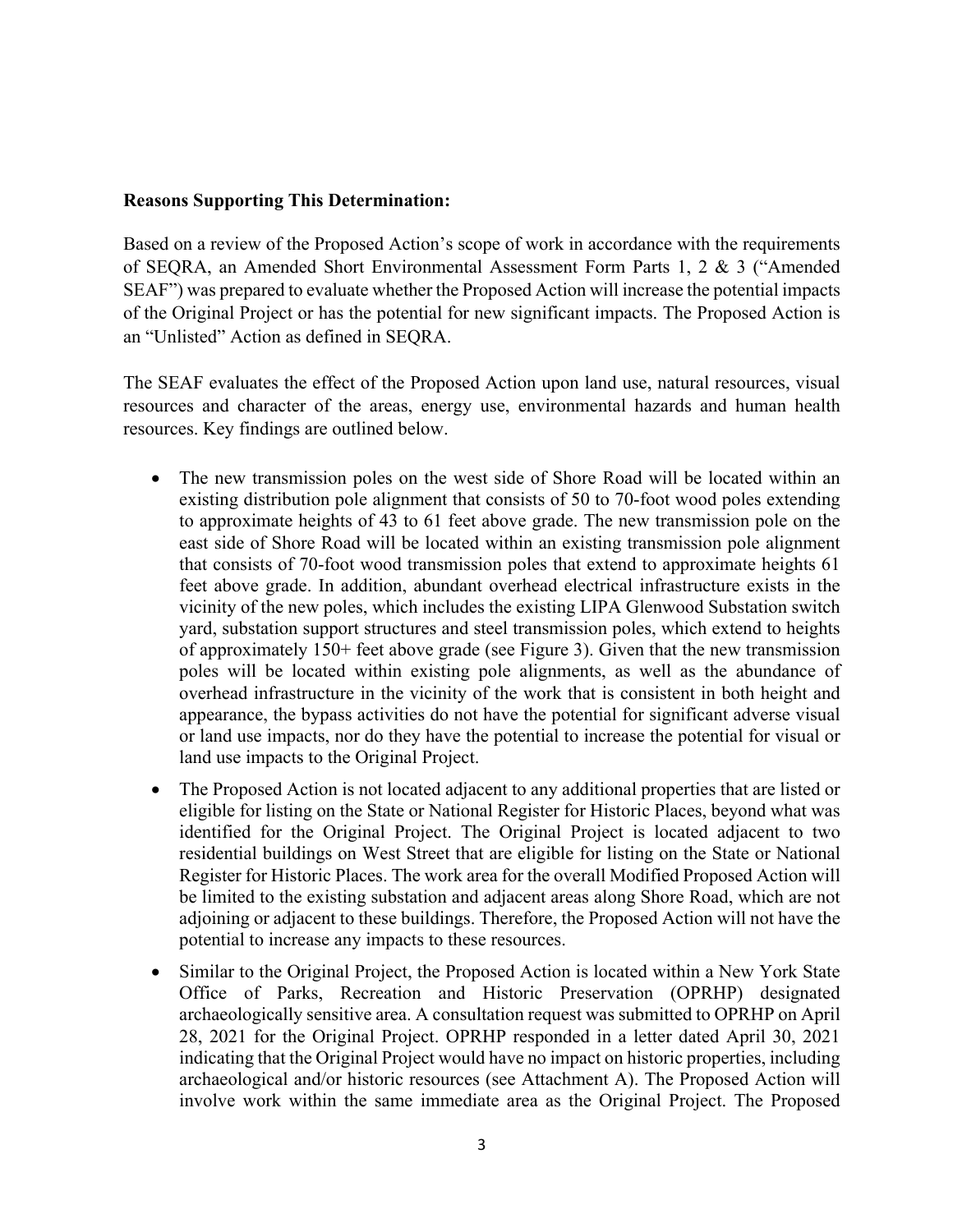Action will be completed along previously disturbed areas along Shore Road, and therefore will not result in the potential for any new or increased significant adverse impacts to archaeological resources.

- Similar to the Original Project, the Proposed Action is not located within any state or federally regulated wetlands, regulated wetland adjacent areas or critical environmental area (CEA). Although the EAF Mapper identified that the Proposed Action was located on or adjoining state or federally-regulated wetlands/waterbodies, a review of the New York State Department of Environmental Conservation (NYSDEC) freshwater and tidal wetland maps indicate that project activities are located landward of presently existing functional and substantially fabricated structures or at an elevation greater than 10 feet above mean sea level (6 CRR-NY 661.4(b)(ii) and (iii)), and therefore not within wetland jurisdiction. Therefore, the Proposed Action will not result in any significant adverse impacts to these areas.
- The Proposed Action is located within the New York State Coastal Zone and the bypass work represents a modification to the original coastal zone assessment. Therefore, a New York State Coastal Assessment Form was completed for the bypass (inclusive of the Original Project) and submitted to New York State Department of State (NYSDOS) (see Attachment B for all related coastal zone documentation). The Modified Proposed Action will be consistent with and will not substantially hinder the achievement of any of the coastal policies set forth in 19 NYCRR Part 600.5.
- As identified in the August 11, 2021 Negative Declaration for the Original Project, one State-listed endangered animal species (peregrine falcon) is potentially located in the vicinity of the Original Project. The peregrine falcon nests mostly on cliffs; however, they have been found in urban areas as they have adapted to using tall buildings or man-made structures. A second State-listed endangered animal species (bald eagle) is potentially located in the vicinity of the Proposed Action. Bald eagles prefer undisturbed areas near large lakes and reservoirs, marshes and swamps, or stretches along rivers where they can find open water and fish. As the Proposed Action does not involve the demolition of any structures that could contain potential habitat for either species, there will be no potential for new or increased significant adverse impacts to these species.
- The Proposed Action is not located within or adjoining any NYSDEC Remediation Sites. Therefore, the Proposed Action does not have the potential to increase any contamination or remediation site-related impacts for the Original Project.
- Portions of the Proposed Action will be completed within the 100-year floodplain; the Original Project was not located within the 100-year floodplain. The Proposed Action activities will result in little to no increase in impervious area. Therefore, these activities will not result in significant adverse impacts to flood levels, flood risk, or the flow of floodwaters on the project site or within the project vicinity.
- The Original Project involves a building materials assessment to identify the absence or presence of hazardous materials such as asbestos-containing materials (ACM), leadbased paint (LBP) and polychlorinated biphenyls (PCBs), and the associated abatement